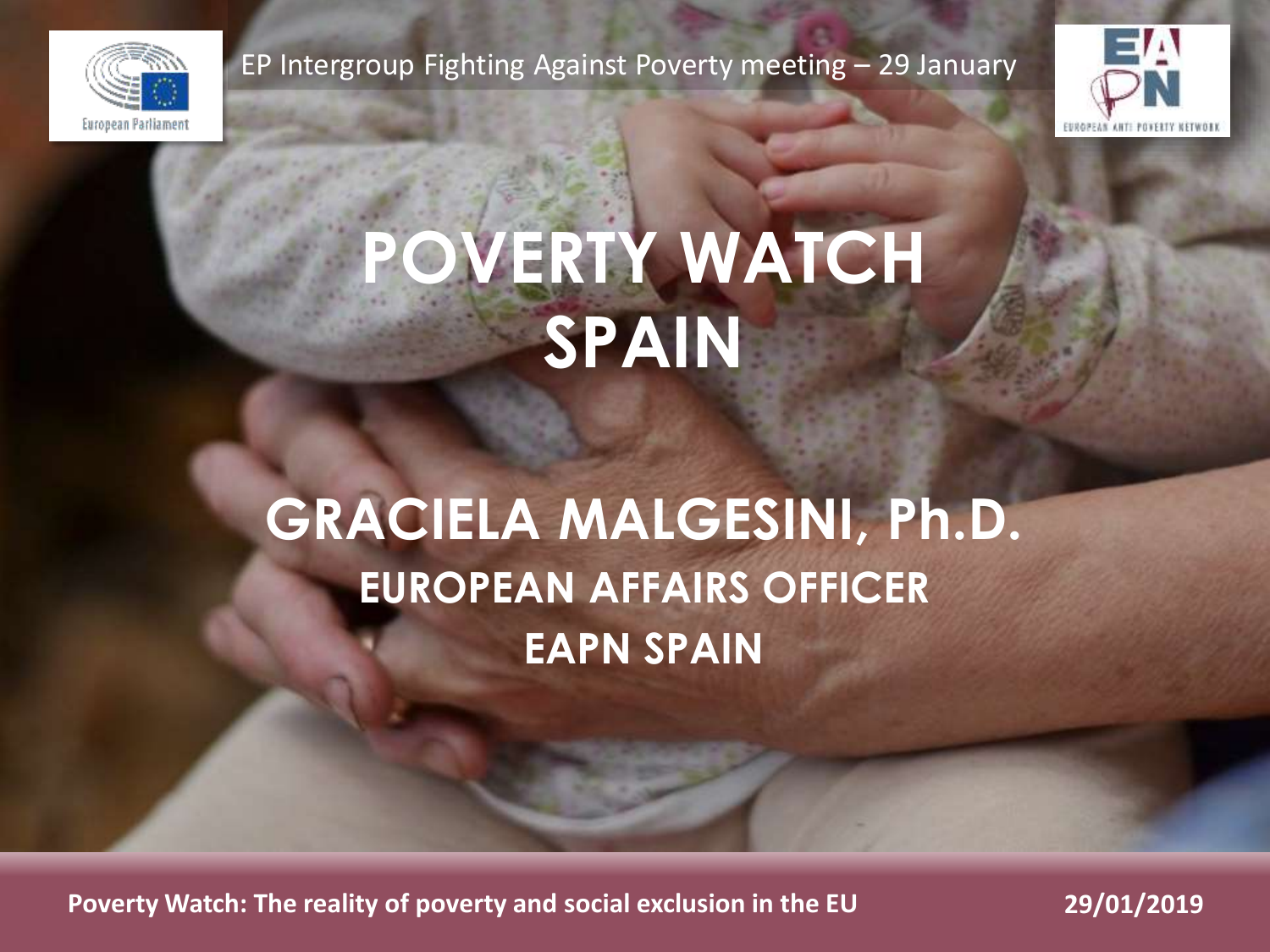### *THE POVERTY WATCH 2018*

• *Describes the key characteristics of poverty and social exclusion in Spain and presents the main features of a possible Anti-Poverty Strategy, aimed at the eradication of poverty and social exclusion.* 



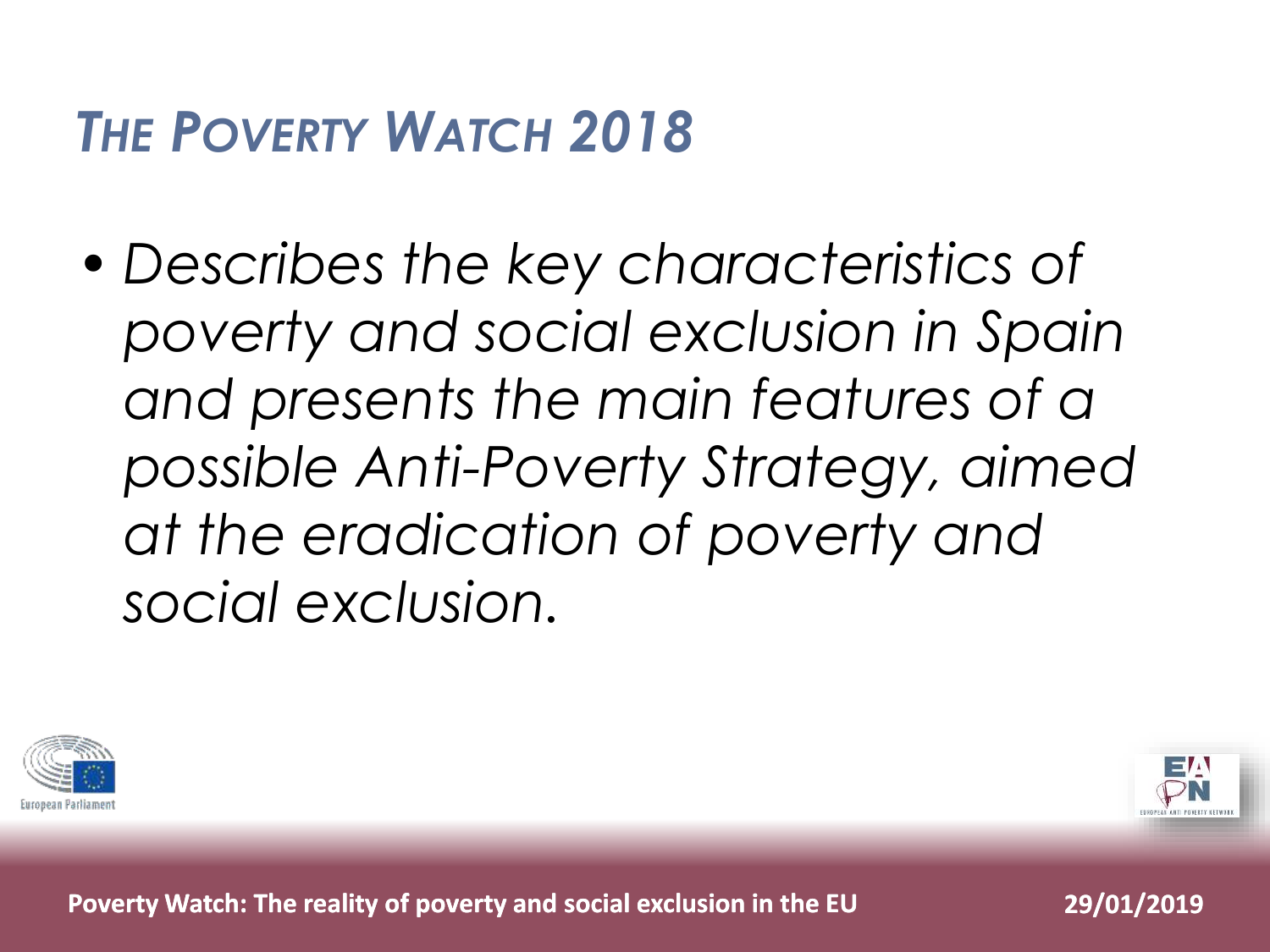### **EUROPE 2020 HEADLINE TARGET**

- **Reducing between 1,400,000 and 1,500,000 the number of people at risk of poverty and social exclusion**, according to an aggregate indicator that includes people who live below the poverty line (relative poverty); people who suffer severe material deprivation, and people who live in homes with low or no employment intensity. **The reduction of child poverty would be carried out in a proportion similar to the reduction of poverty in general**
- **A lost decade:** One year before the deadline set by the EU2020 Strategy, **we are still far from even getting to the starting 2009 figures and today there are 12,338,187 people who are at risk of poverty and exclusion, which is 26.6% of the resident population in Spain**.



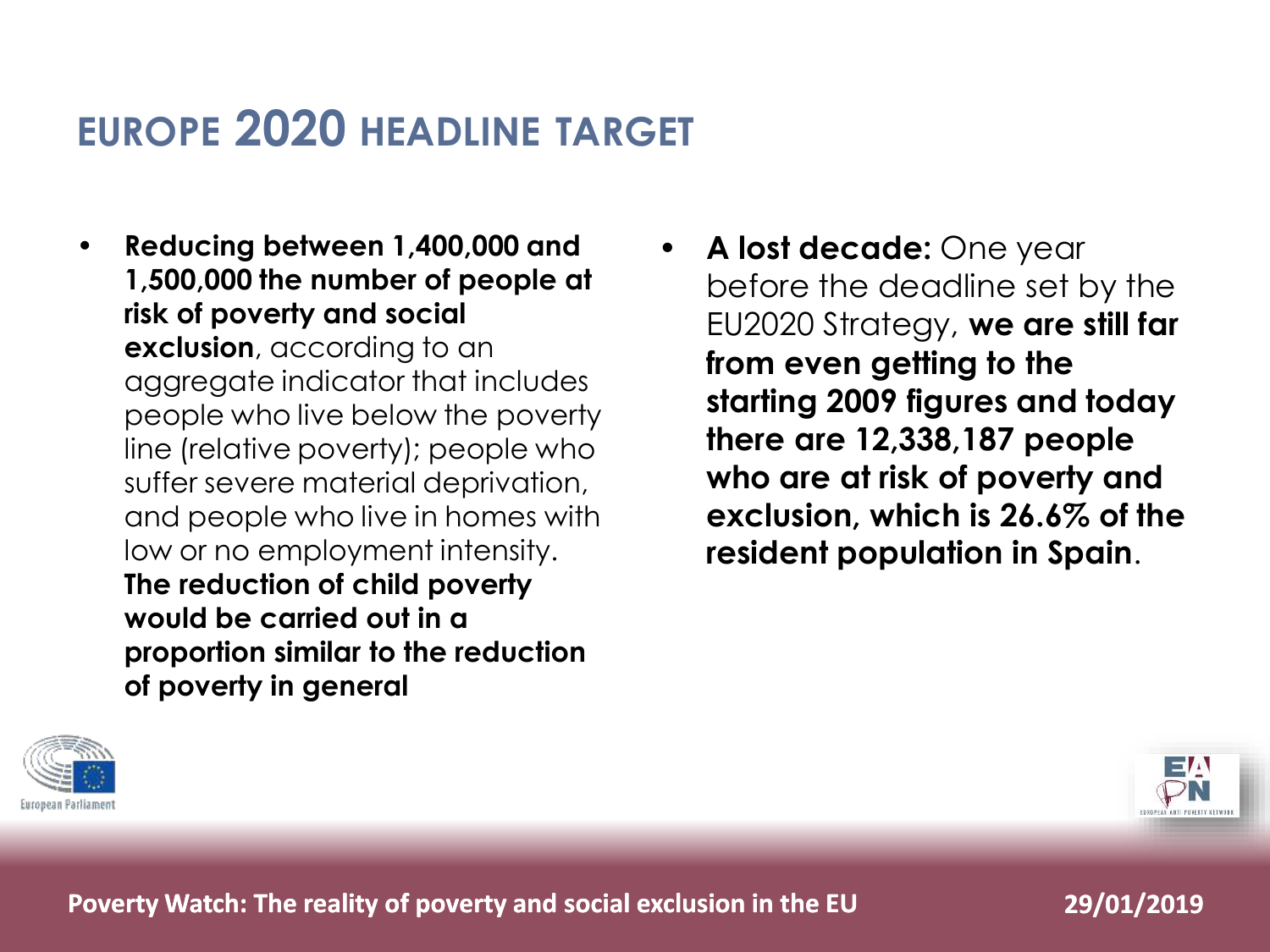### **THE TREND IS CORRECT, BUT IT'S NOT ENOUGH**

• *In order to meet the target, set by Spain in Europe 2020, the number of people at risk of poverty and / or social exclusion in the next two years should be reduced by 2.3 million in the next year.* *Evolution of the AROPE Indicator 2004-2017*





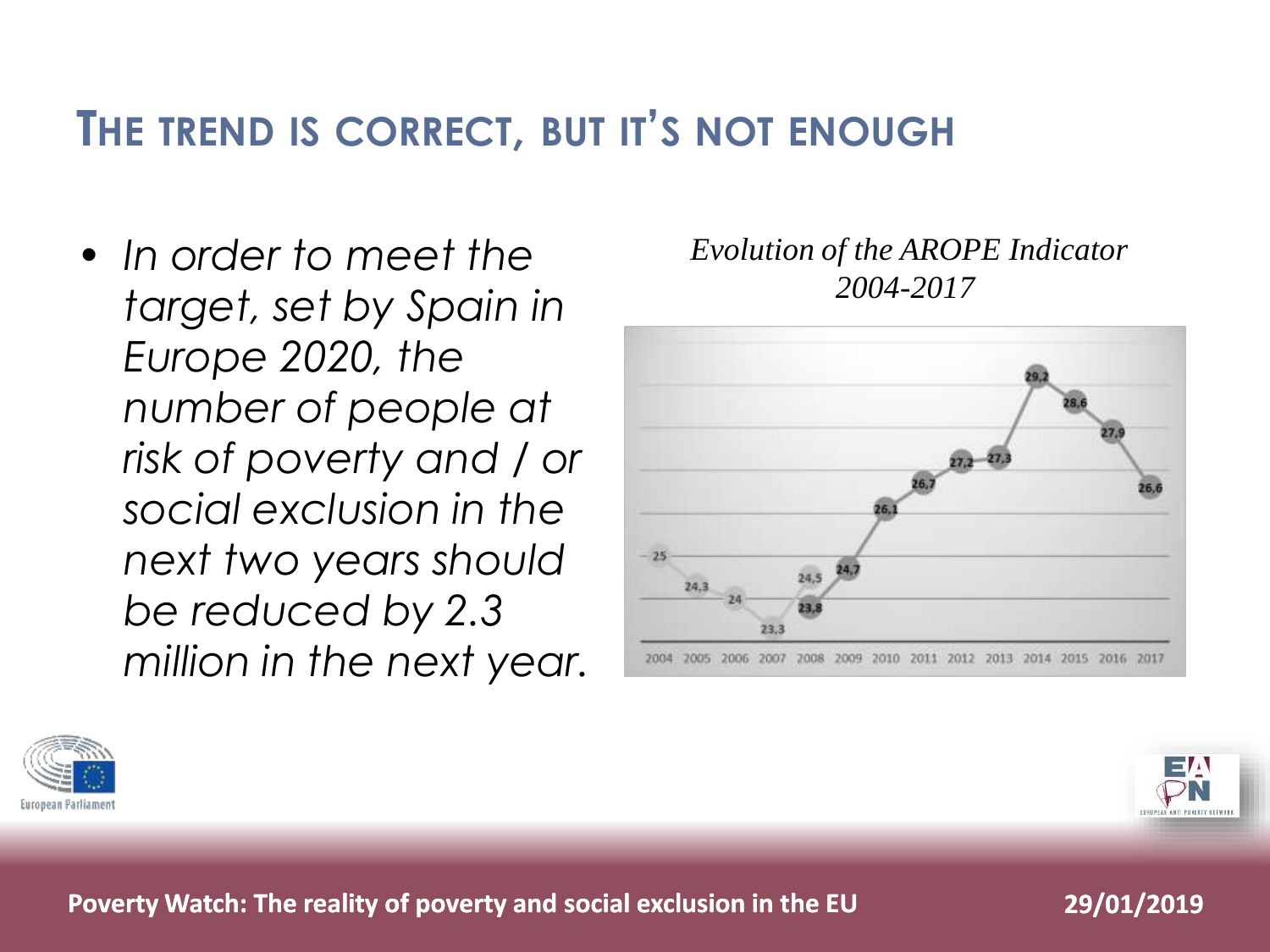### **KEY FEATURES**

- A shortage of income (Active Population Survey: 600,000 incomeless households)
- 21,6% at-risk-of-poverty rate (10,059,000 people affected).
- 12.8% of people under 60 live in homes with low work intensity.
- 14,1% in-work-poverty.
- 21.2% of retirement pensions; 42.3% of widowhood pensions; 80.4% of orphan pensions below poverty threshold.
- Material deprivation (5,1%, 2,3 million)
- 791,726 people suffer the three factors: unemployment, poverty and material deprivation and therefore are in the worst possible economic and social situation.
- Women: Worse indicators compared to men.
- Having children increases the risk of poverty and social exclusion, Child Poverty: The third highest rate.
- Lack of decent housing and over-effort above 30% of household income.
- Difficult educational and healthcare paths due to hardships (high rates of early school leavers and NEETS (pharmaceutical poverty)
- Poverty of families living in disadvantaged environments (rural poverty + depopulation)
- Limited or truncated access to basic services (austerity measures have cut SS, while needs increase)



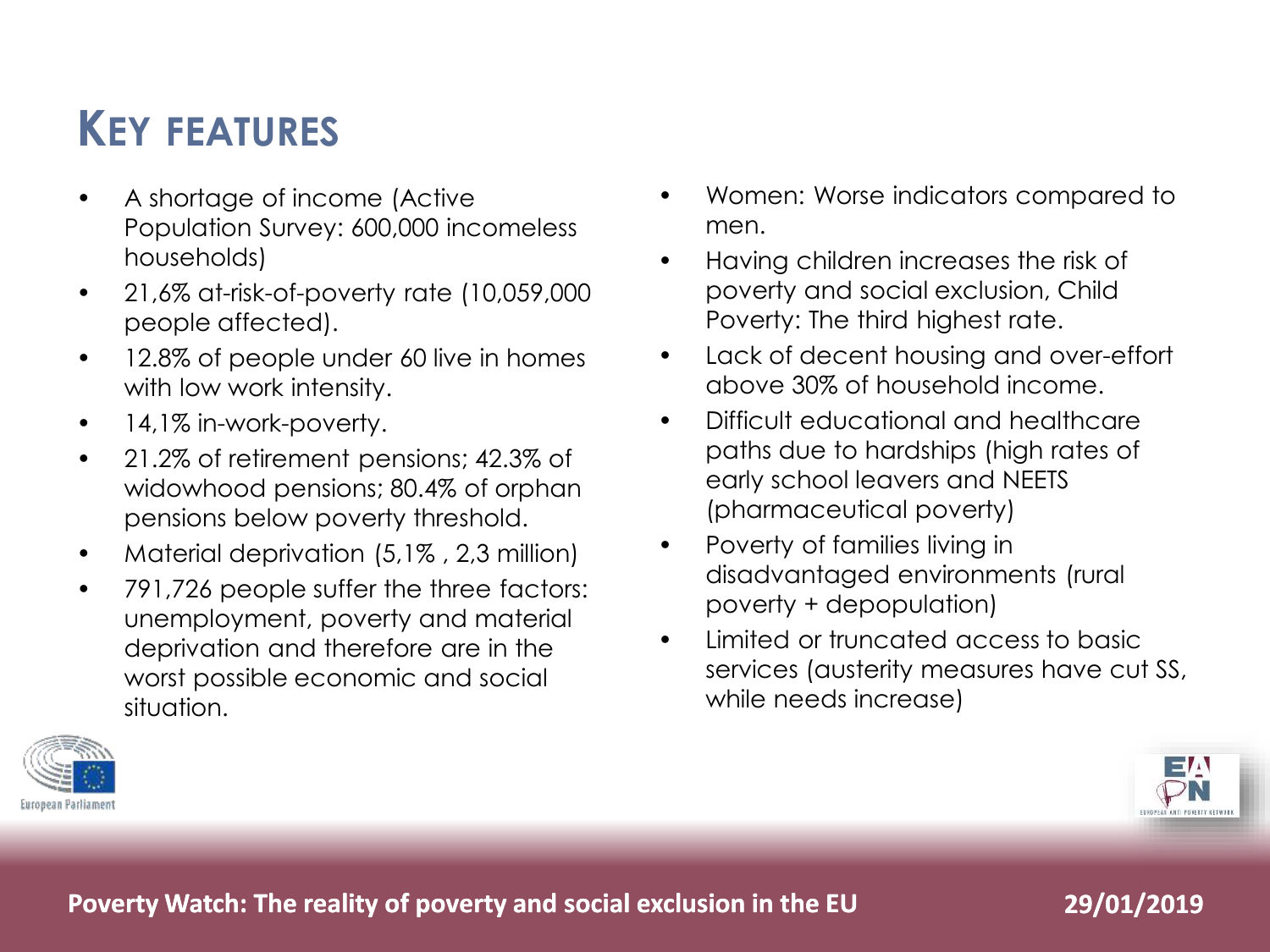### **AN ANTI-POVERTY STRATEGY**

#### APPROACHES

- Macroeconomic and tax policies should not generate more poverty. Instead, should reduce income inequality (6.6 – 5.2 EU)
- Focus on Social Rights (Social Charter, EPSR, SDG).
- Strong gender-equality focus, in order to put the accent on the elimination of gender gaps which lead to more women being in poverty, material deprivation and precarious jobs.
- Anti-discrimination is also a key guideline.
- Territorial equality. Social investment. Quality (efficacy, efficiency). Sufficient resources.

#### AIMS

- To combat inequalities and difficulties of working people;
- To guarantee sufficient and adequate income;
- To expand and strengthen the protection of children;
- To re-universalize and update healthcare;
- To improve education;
- To significantly expand social housing, prioritizing people in vulnerable conditions, through integration and synergy between policies.